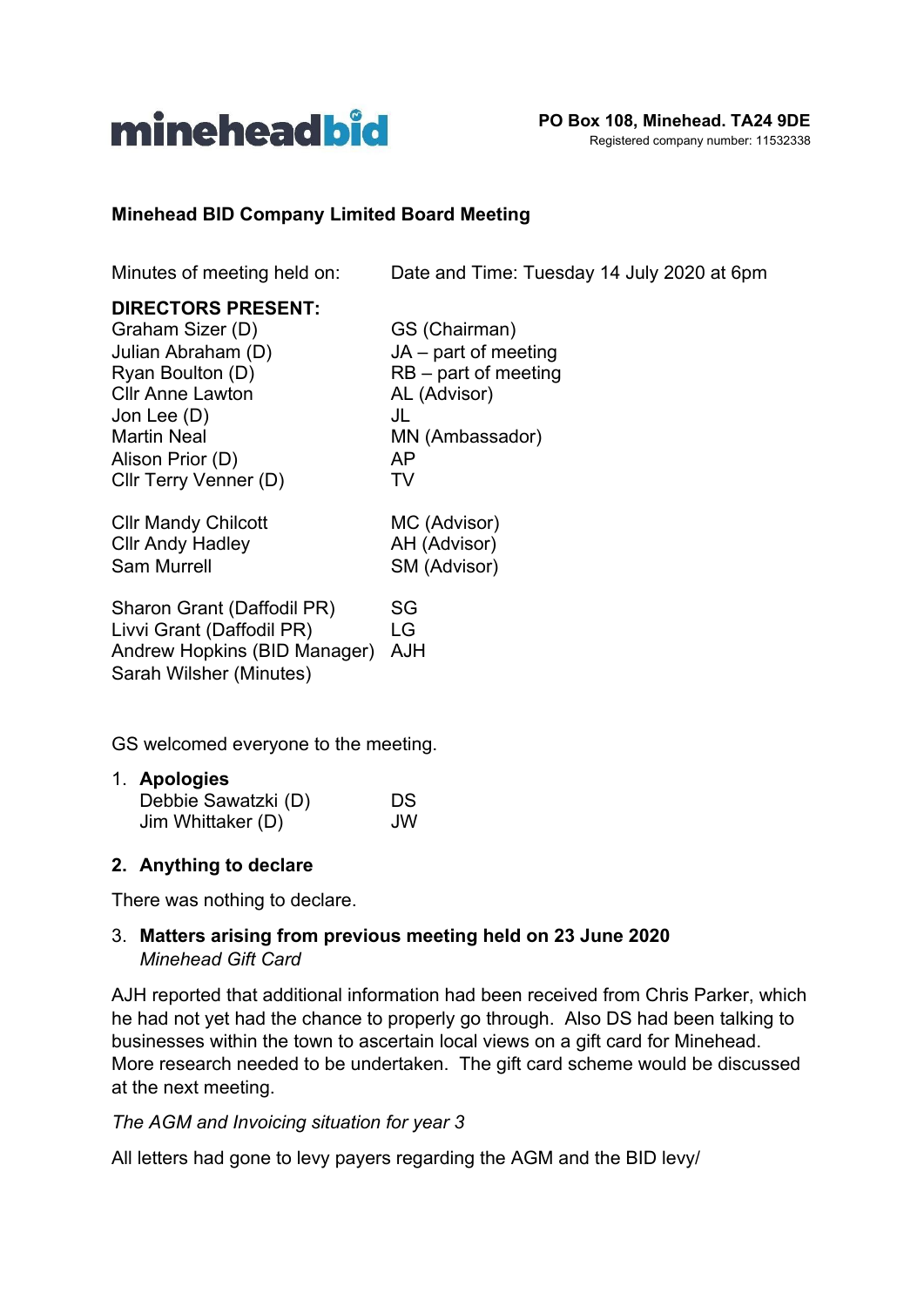# **Adoption of minutes of the previous meeting**

AP advised that under the *Marketing/Social Media Update* she had suggested that it would be a good idea to produce a map showing the different shops and including a tidal clock to encourage people to go shopping when the tide was out, not in as had been minuted.

AP proposed and TV seconded that subject to this amendment the minutes of 23 June 2020 were an accurate record of the meeting. The proposal was AGREED.

# 4. **Update on activity since the last meeting**

AJH reported that Monster Hero Safari was up and running and would continue until the end of September 2020. The first 100 entrants were being paid for by the BID. AJH had received a thank you from a participant who had completed and very much enjoyed the trail. Free car parking signs were in place and bunting had gone up within the town centre. Unfortunately, due to an issue with the delivery of the bunting for Holloway Street this had not arrived and was now promised for 17 July. Graham had apologised to the traders on Holloway Street. The new revised version of the Story Walks had gone live and an additional footfall monitor would be installed at the Beach Hotel in two weeks' time. The footfall monitor at Greenslade Taylor Hunt was showing an increase in footfall but it was still about 40% down on what it should be at this time of year.

Somerset West and Taunton Council (SWT) had agreed to extend the free parking until 30 August. MC advised that the railway station car park was still free but charging and enforcing was taking place for on-street parking along the seafront. She had asked Somerset County Council (SCC) to re-look at this but it was unlikely to be changed as it would not be in line with parking policy elsewhere in the County. As the parking spaces were being used she did not think that charging was an issue.

JA reported that changes to the licensing laws were coming in from Central Government on 20 or 21 July in respect of pavement licences. This would speed up the processing and determination of licences to 10 days, after which if no decision had been made by SWT then the applicant would have deemed consent for a year (but not beyond 30 September 2021). JA had made an application under the previous process which had been refused. He would be submitting an application under the new scheme.

AL expressed concern that the pavement licences would decrease the space available in The Parade for pedestrians and social distancing. JA advised that there had to be sufficient space not to restrict the flow of pedestrians and that tables and chairs had to be taken in at the end of a day's trading.

AJH reported that complementary comments had been received about Minehead's social distancing measures. However, an issue with parking on the pavement in Park Street had been raised which he was looking into. Also, as the pavement in Park Street was narrow whether parking should be removed from this road in order to increase the space available for social distancing. It was felt that the number of people using a particular street determined whether parking needed to be removed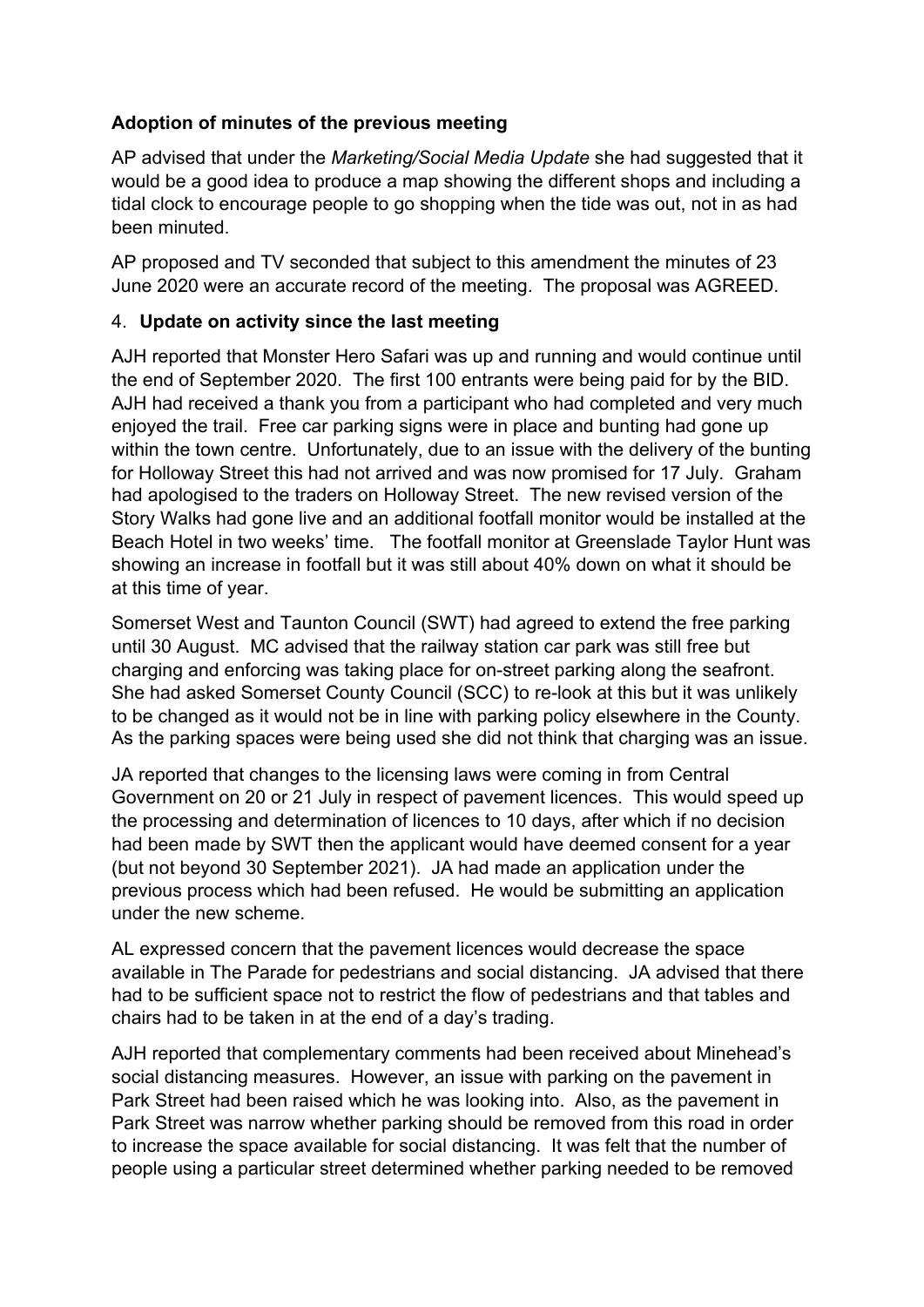and that streets needed to be individually assessed. It was also recognised that the lack of high street parking discouraged customers, particularly the elderly, from coming into town so to remove more could be to the detriment of businesses.

Butlins was to re-open on 24 July and BID would be meeting with Julian Highfield on 22 July. West Somerset Railway would be opening for two Living History Weekends on 25 and 26 July and 1 and 2 August at Minehead station. BID would be helping to market their activities.

AJH was looking into anti-social behaviour issues on the seafront. SWT's Streetwise Officer would be coming to Minehead on 15 July. If any of the Board were aware of any ASB issues could they please email AJH before 11am on 15 July.

LG had seen groups of young lads on the seafront, not socially distancing and wondered if the police should be asked to patrol the area.

The public were being attacked by seagulls. GS explained that there had been no opportunity to replace the eggs this year, which was usually undertaken by the Chamber of Trade. LG advised that people were feeding the seagulls and asked whether signs were required asking people not to. GS informed the meeting that the Chamber of Trade put posters/stickers up in the shelters, etc. and replaced them every year. They were about to do this again for the Summer with the BID contributing towards this.

# 5. **Events/Public Realm Update**

GS reported that a meeting of the sub-group had been held last week. The first one since February. He provided an events update, as follows:

- Eat Minehead to be held on 22 August from the Beach Hotel to Blenheim Road. All business had been spoken to. There would be 50 traders rather than the usual 90 to ensure that there was more space between stalls. Posters were being distributed and banners would be arriving shortly.
- Triathlon. The BID had agreed to sponsor a two-day event. This was to be postponed until 2021. Instead a one-day event would be held in 2020 which did not require BID funding.
- Women-4-Women. DS was happy to run this again. There was no need for funding as there was still money available from last year's event. BID would be looking at holding two events and spreading it across the whole of the town.
- Christmas 2020. At present Minehead Town Council were only planning to put up Christmas lights and having the switch on which would take place on the last Friday in November. Gateway Events had not been able to hold any fundraising events this year to boost the funds for a Christmas event. The four-day/weekend event spread over the build up to Christmas therefore currently looked like this:
	- o Last Friday in November light switch on with late night shopping with special offers, etc.
	- o Eat Minehead on Saturday 12<sup>th</sup> December.
	- o Carols in the High Street over the last weekend.
	- o Victorian Christmas with dressing up over one of the weekends.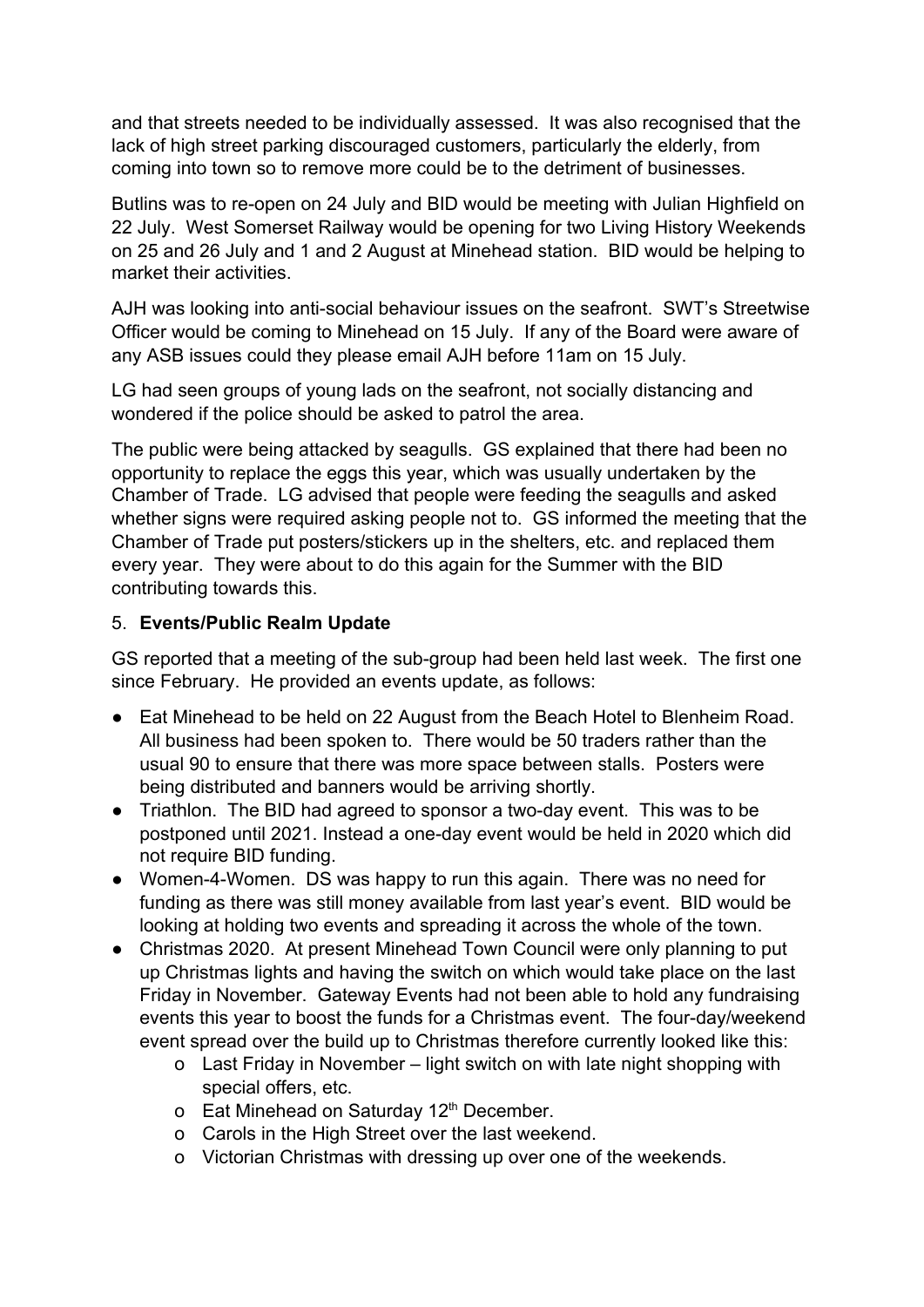- May Day 2021. Funding had been allocated for this.
- Steampunk Festival. David Smith had been approached in respect of a 2021 Festival, but he was not enthusiastic about coming down to Minehead prior to the event, particularly as he now lived further away. Unfortunately, monies had been lost when the 2020 event had been cancelled and contracts would be tightened in the future to ensure that this did not happen again. AP was to contact an alternative provider in Ilfracombe.

# **Action: AP to make contact with an alternative provider for a 2021 Steampunk Festival.**

● Cycling event. The previous cycling event in 2019 had caused a backlash from traders regarding the lack of parking and perceived restrictions on the flow of pedestrians. To avoid this the cycling club did not wish to hold another event until a full consultation exercise had been held and the businesses were happy. Such consultation would be undertaken over four weeks in August. A new route was planned in 2021 taking in Lower Avenue, North Road and the seafront. The cycling club wished the BID to take on the overall organisation of the event consulting businesses, and do the risk assessment, etc. leaving the club to organise the cycling competition element and the marshalling.

MC was keen for the cycling club to have more input into the event. TV advised that he had received complaints from residents, whilst GS stated that prior to the last event he had spoken to the residents in Hanover Court and offered them alternative parking provision, which had not been taken up. This would be done again next time.

GS provided a public realm update, as follows:

- Bunting had gone up in Park Street, Friday Street and The Parade on 3 July. New bunting at the harbour had gone up too and Jackie Jago had lined it.
- Flower baskets were on hold as the nursery in Bristol that provided the flowers was currently closed. The baskets would be put up in 2021.
- Public benches. AJH advised that he was waiting to hear from the legal department of SCC.
- The Avenue trees JL reported that Lynch's were able to do the work and apply for the necessary licences. JL needed to talk to SCC in respect of the necessary permissions/licences. MC advised JL to talk to the arboriculturalist about the best types of trees for planting in The Avenue and advised that SCC were looking at climate change and environmental enhancements, including tree management.

TV announced that Minehead Town Council had a budget of £2,000 to replace the trees. GS said that the cost per tree was between £1,200 and £1,500. As such BID would be adding to MTC's pot.

MC reported that SCC had recently passed a motion to set up a budget of £1m for green initiatives around Somerset. Parish and Town Councils would be invited to apply for this funding.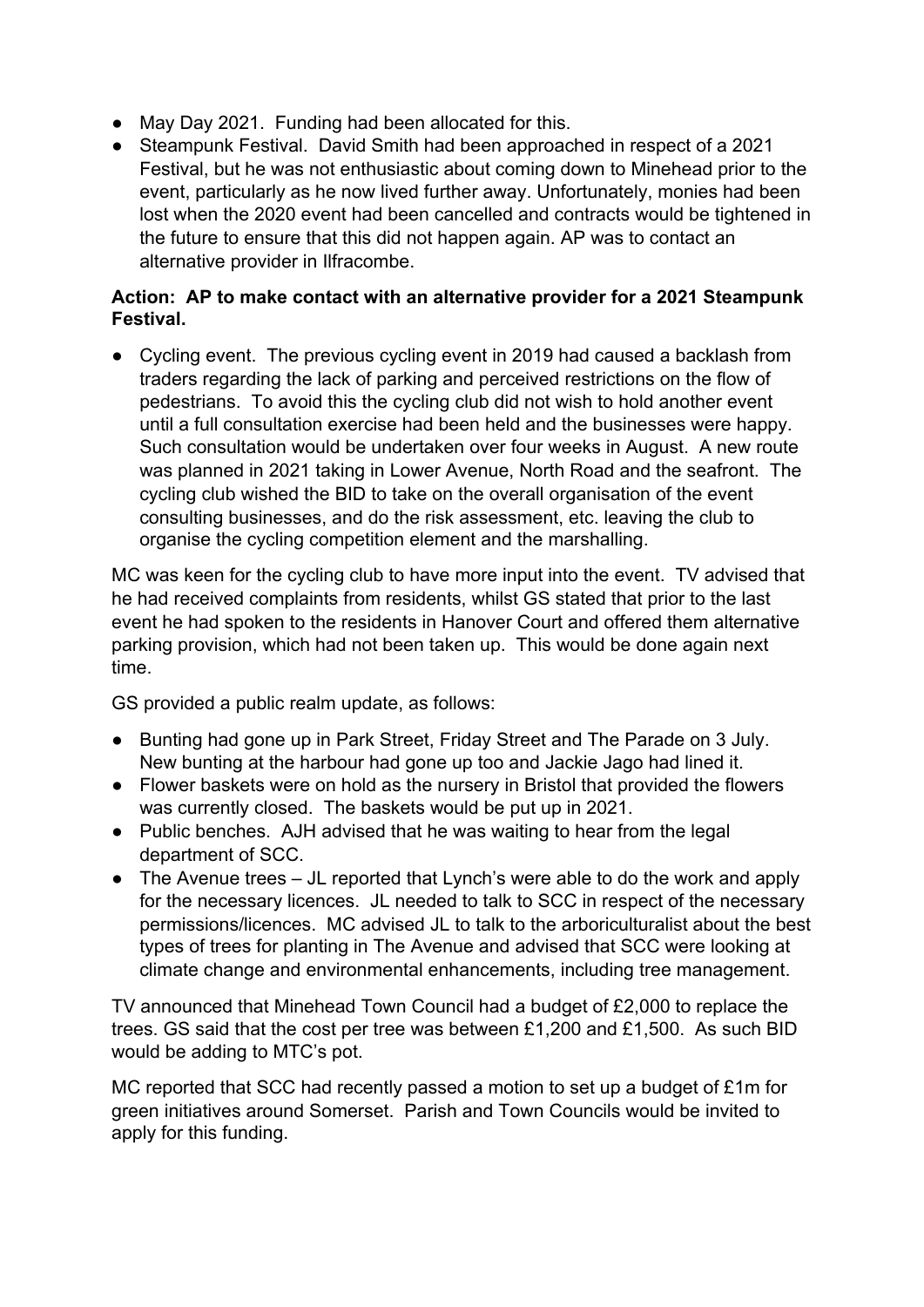- AJH would be meeting with Bryan Howe, Minehead Town Council Clerk to discuss Christmas lights.
- Litter Collection Day. Keep Britain Tidy were looking for small groups to get involved in this event. Plastic Free Minehead were keen to participate and AJH had sent information on the day to Cllr Toni Bloomfield who was Chair of the Environment Committee at MTC, in the hope that a joint initiative could be run.

# **a) Steam bus proposal**

GS spoke to the proposal which had been previously circulated to fund the steam lorry to run over five weekends from 25/26 July. It would travel from Butlins to the harbour, joining the two ends of the seafront and would be able to transport six passengers (under Covid-19 rules). It would cost £200 per day and money could be recouped via on-board donations and BID advertising on the sides of the lorry with commercial advertising on the rear. The total cost would be just over £2,000 including hire, coal and lorry stop signs. MN asked that the horn not be tooted between Blenheim Road and The Avenue.

AP proposed and JL seconded that the steam lorry be funded as per the proposal for Summer 2020. The proposal was AGREED.

# **b) West Somerset Railway 40s weekend**

GS spoke to the funding proposal that had been previously circulated, which requested £3,500 to £4,000 (possibly rising to a maximum of £5,000) for the WSR 40's weekend to be held on 12 and 13 September 2020. Robin Wichard was again organising the event, building on the success of last year. As the railway line was closed the attractions would be within the town, with an increase in the number of street entertainers to about eight. It was believed that due to a current low demand for such artists there would be a wide choice available and the BID would be able to pick from the best.

AJH reassured the Board that the BID would be seeking advice from Andy Harry of Black Rock Health and Safety Management to ensure that the event complied with current guidance. It was noted that buskers and brass bands were not allowed on either public or private land.

AP said that she would like her forecourt to be used for an entertainer. JA advised that only land with a premises licence could have entertainers on their forecourts, but that entertainment was not permitted with the new pavements licence.

JL preferred for the proposal to be deferred to the next meeting, but after a discussion it was considered that the principle of supporting the event could be agreed, with the Directors looking at the details of the event later via email.

TV proposed and JL seconded that in principle the 1940's weekend be supported. The proposal was AGREED.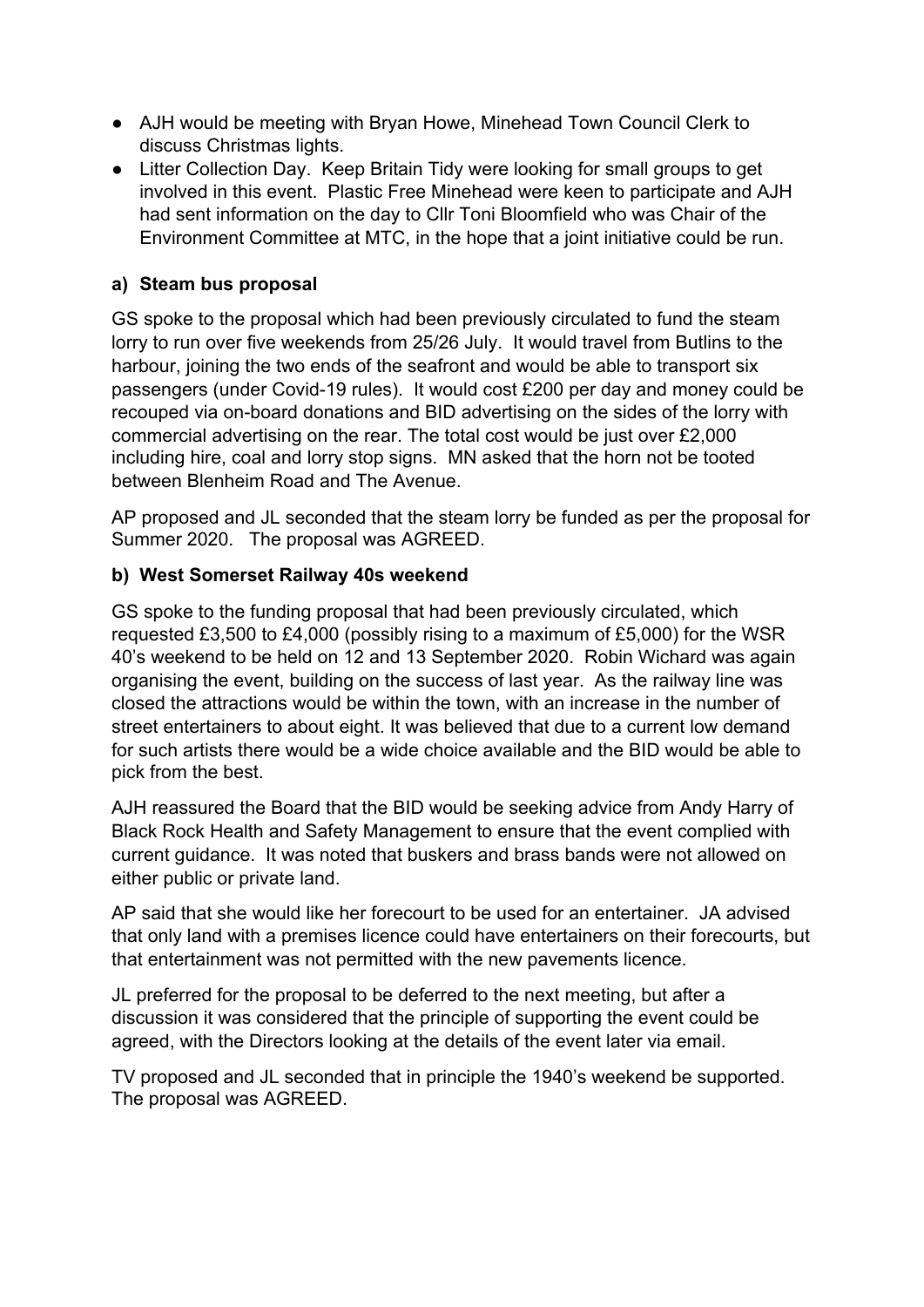#### **6. Marketing/Social Media update**

RB reported that the BID was looking at working in conjunction with the Regal Theatre in terms of advertising local businesses, and using empty shop windows for promotion and advertising events.

SG and LG reported that the social media was going well. They were focussing on Facebook and Instagram and relayed data recently obtained:

#### **Social Media Stats:**

Page views: +77%

Page Likes: +40%

Post Reach: +15%

Post Engagement: +14%

Drone footage had been obtained. It was not public yet and would be put on social media next week. They showed it to the meeting. The plan was to get more up-close footage of people enjoying themselves and the specific attractions that Minehead offers as the Summer progressed. A number of businesses were taking part in the 'Eat out to Help out' scheme in August and Daffodil PR would be publicising this. AJH stated that he was looking to do an intensive marketing campaign on this scheme.

Sharon and Livvi were coming to Minehead regularly on Thursdays and on the occasional Saturday.

The billboard idea was to be postponed for the time being, but six AO posters would be displayed on the sides of the Arkade and Electric Avenue, one of which would include street names. The posters would be sent to the Board.

#### **a) Summer ambassadors/entertainer's proposal**

AJH spoke to the proposal to have an ambassador and summer entertainment programme on the last weekend of July and all the weekends in August plus Bank Holiday Monday, costing £5,000. External funding would be looked for too.

The two ambassadors would be from Minehead Information Centre. They would wander around the BID area providing visitors with advice and information including publicity material. They would also check in with BID levy payers and conduct a customer survey, the results of which could be used to assess the effectiveness of BID's work and help in the formulation of future plans.

Entertainers, as used at Eat Minehead last year, would also be employed to both entertain along forecourts within the town, the harbour and the seafront, and to help publicise events such as the West Somerset Railway Living History Weekends and the re-opening of Butlins. They would also complement the steam lorry.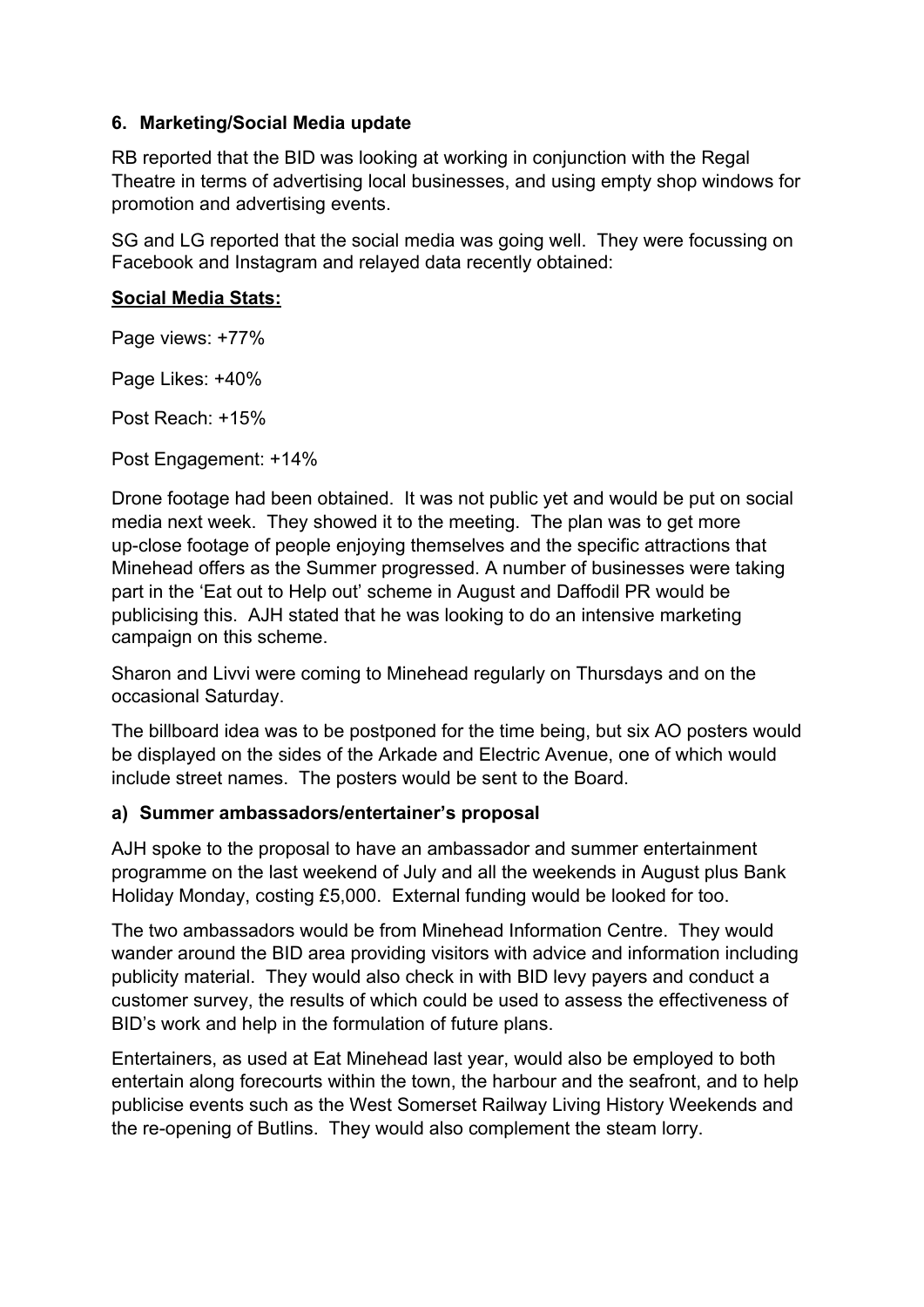The principle of the shop ambassadors and costings would be as per the Christmas shopping ambassadors approved at the BID Board meeting on 17 March 2020, i.e., £15 per hour. The entertainers would be £160 per day, which would come to about £2,000.

Staff from Butlins would be providing advice too.

TV proposed and JL seconded that the proposal be agreed to in principle subject to a written proposal coming forward at the next meeting. The proposal was AGREED.

*After the meeting a written proposal was circulated to the Board giving further details of the proposal and the following breakdown of costs:*

*Ambassador programme: An hourly rate of £15 plus a lunch allowance of £10, which would equate to £100 per person per day x 2. For 13 days this would cost £2,600.*

*Entertainers: £160 per day for 12 days (as entertainment will be supplied by Eat Minehead on 22 August) = £1,920.*

AP expressed concern over the content of the advice that would be given out. AL said that there had been marshals/wardens on the street during the early days of lockdown who had helped a lot with their presence and advice. AJH explained that these had been officers from SWT.

MC asked for a financial update as there had been no updates since Chris Corbett had left the Board. AJH reported that as at 10 July there was £51,989.26 in the bank.

*Further information was circulated following the meeting, which gave details of expenditure and income from April 2020 to the end of June 2020, as follows:*

| <b>Total expenditure</b>        | £23,531.37 |
|---------------------------------|------------|
| <b>SWT Bid collection admin</b> | £4,541.11  |
| <b>Reducing costs</b>           | £ 1,861.67 |
| <b>Public realm</b>             | £1,855.33  |
| Postage                         | £ 134.20   |
| <i><u><b>Insurance</b></u></i>  | £ 319.11   |
| General office expenses         | £ 384.87   |
| Events                          | £ 276.65   |
| Covid response                  | £7,088.69  |
| <b>BID manager</b>              | £1,046.26  |
| Bookkeeping and accountancy     | £ 2,232.00 |
| Advertising and marketing       | £3,791.88  |
| Expenditure                     |            |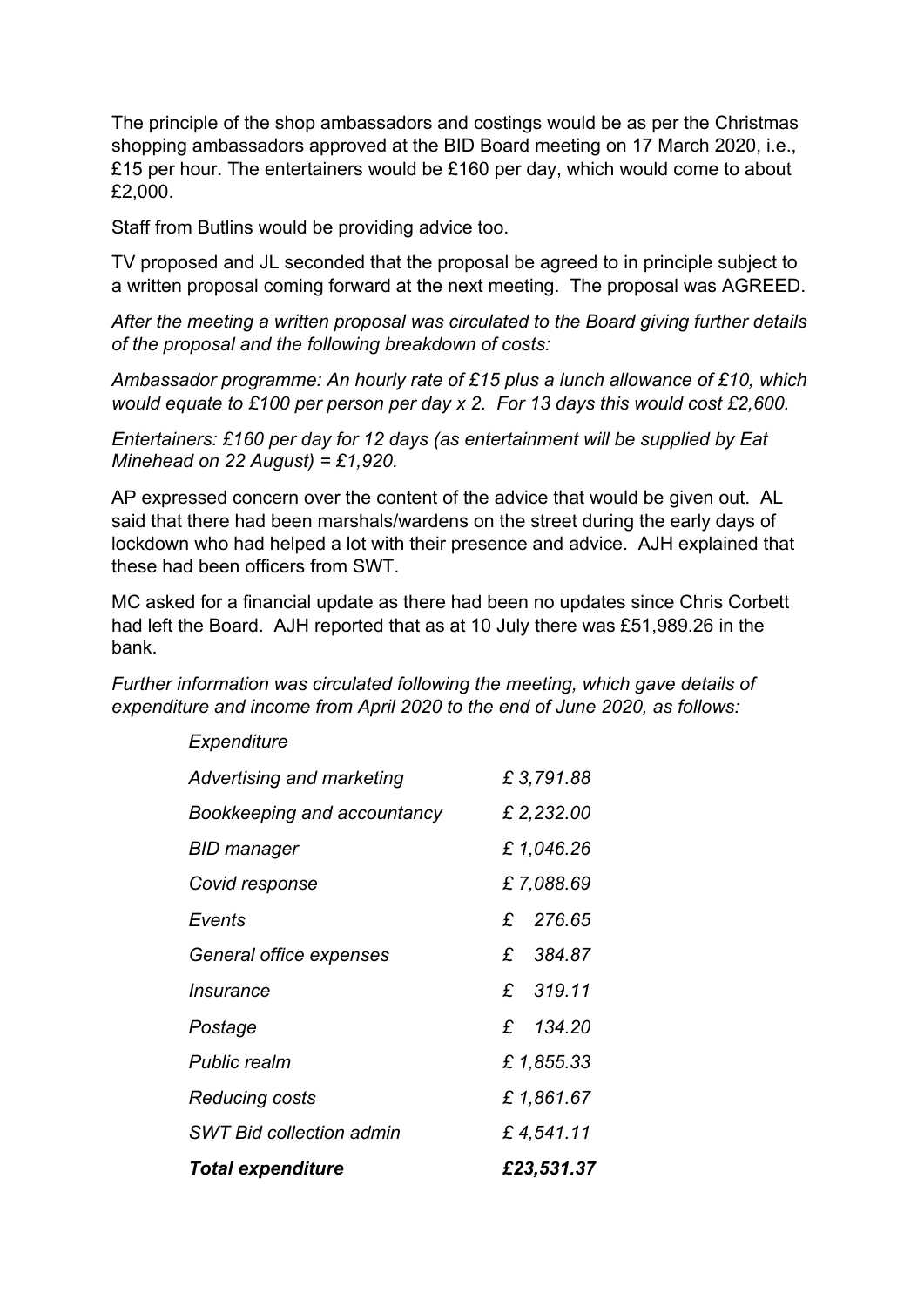| <b>Total income</b> | £10,366.79 |
|---------------------|------------|
| Other income        | £10,366.79 |
| Bid levy            | £1,320.75  |
| Income              |            |

GS was in the process of sorting out the end of year accounts with Ian Melhuish and Lentells.

# 7. **AGM update**

GS reported that the nomination papers were due back by 31 July. If more people standing than places available then election papers would go out and should be returned within the timeframe available. The AGM was on 22 September.

Directors were needed for the following sectors:

- Hairdressing/beauty
- Non-licensed/hospitality
- Tourism

# 8. **BID levy write offs and update on year 2 outstanding cases**

AJH reported that of the 244 businesses, 29 had yet to pay the BID levy for 2019/20. Of these the BID were likely to recover funds from 20 businesses and had identified nine as write-offs. This would mean writing off £2,104.25.

The 20 businesses would be pursued at a better economic time in the future.

GS advised that nationally 6% was being written off so a 2% write off was good.

TV proposed and JL seconded that the sum of £2,104.25 be written off. The proposal was AGREED.

#### 9. **Shopappy**

As Grace Newman could not attend the meeting, Craig Stone from SWT attended instead to explain the Shopappy scheme to the meeting.

Craig reported that news bulletins were being sent to businesses on SWT's mailing list about their high street recovery plans and webinars. On 22 July at 7pm there would be a webinar for Minehead businesses looking at the immediate and longer-term plans over the next 12 months that SWT would be putting in place to reshape the high streets. Three webinars would be held: One each for Taunton, Wellington and Minehead. A representative from Shopappy would be attending the Webinar and Cllr Andy Kingston-James, lead Member from Minehead Town Council on Covid-19, would be chairing it.

It was possible to subscribe to the bulletins via a link on the SWT website [\(www.somersetwestandtaunton.gov.uk](http://www.somersetwestandtaunton.gov.uk/))